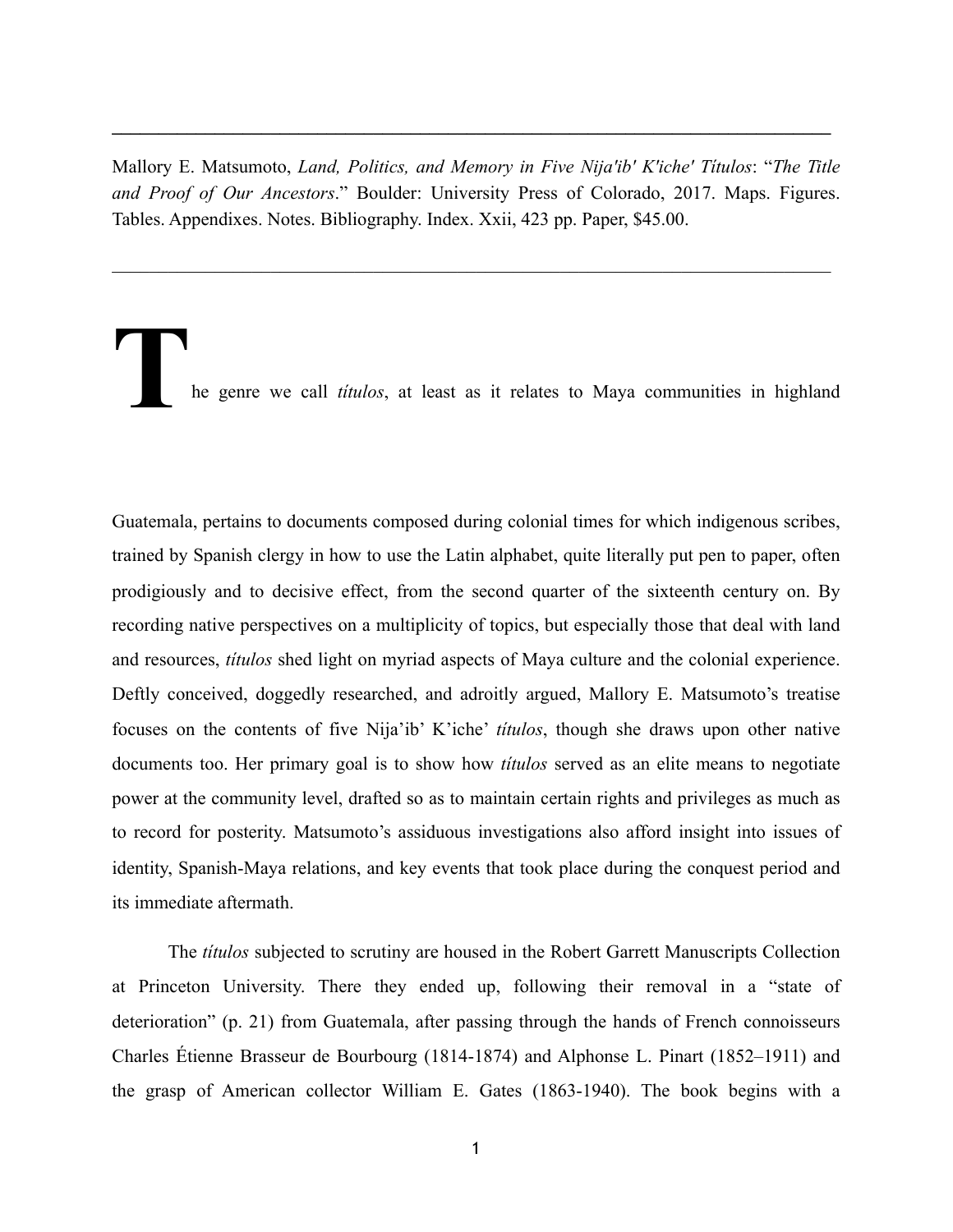comparative analysis of how fellow scholars have interrogated other extant *títulos*. These days literature reviews are predictably de rigueur and theoretically informed, but Matsumoto's is unabashedly empirical, refreshingly so. Her reach is comprehensive, her thrust incisive: the work of established and distinguished contributors (the likes of Robert M. Carmack and Munro S. Edmonson in English, J. Daniel Contreras and Adrián Recinos in Spanish) is given due credit alongside the more recent findings of a new cohort of researchers, among them Kerry M. Hull, Owen H. Jones, Nestór Quiroa, Frauke Sachse, and Garry Sparks, to single out but a handful of colleagues with similar proclivities as the author (and translator) herself. Edmonson's rather dismissive characterization of *títulos* as "mostly dull, anxious, humorless, and repetitive," imbued with "all the charm of legal briefs" (p. 6), does not wash with Matsumoto.

A rebuke of sorts follows in chapter 2, in which the content of all five Nija'ib' *títulos* are discussed and their importance for the writing of history highlighted, even if problems of dating them, and ascribing authorship, are present at every turn. The *Título de Quetzaltenango y Momostenango y conquistas de nuestros antepasados*, for instance, is thought by one ethnohistorian to have been "produced between 1550 and 1560" (p. 35) while another records "its date of completion" as May 5, 1704 and names "the responsible scribes" (p. 38). Given that the *título* in question furnishes a version of the Spanish conquest, "including the famous encounter between the K'iche' warrior Tekum Uman and [Pedro de] Alvarado" (p. 34), matters of veracity inevitably arise, not least because "conflicting portrayals and lack of Conquest-period accounts – particularly by the Spaniards – of Tekum and his bravery in opposing the Spaniards have led some to question his deeds and even his existence" (p. 362). In reconciling the Tekum Uman conundrum, we do well to bear in mind the Mesoamerican penchant for collapsing myth and history, believing them one and the same.

Methodological concerns dominate chapter 3, with Matsumoto particularly astute about the challenges of translation, asserting that "no translation is ever a completely faithful rendering of the source text, nor is it ever definitive" (p. 48). She thereby casts her lot with the disposition of renowned translator Gregory Rabassa as opposed to that of Dennis Tedlock, when tackling the *Popol Vuh*, or Judith Maxwell and Robert Hill in grappling with the *Memorial de Sololá* – or the